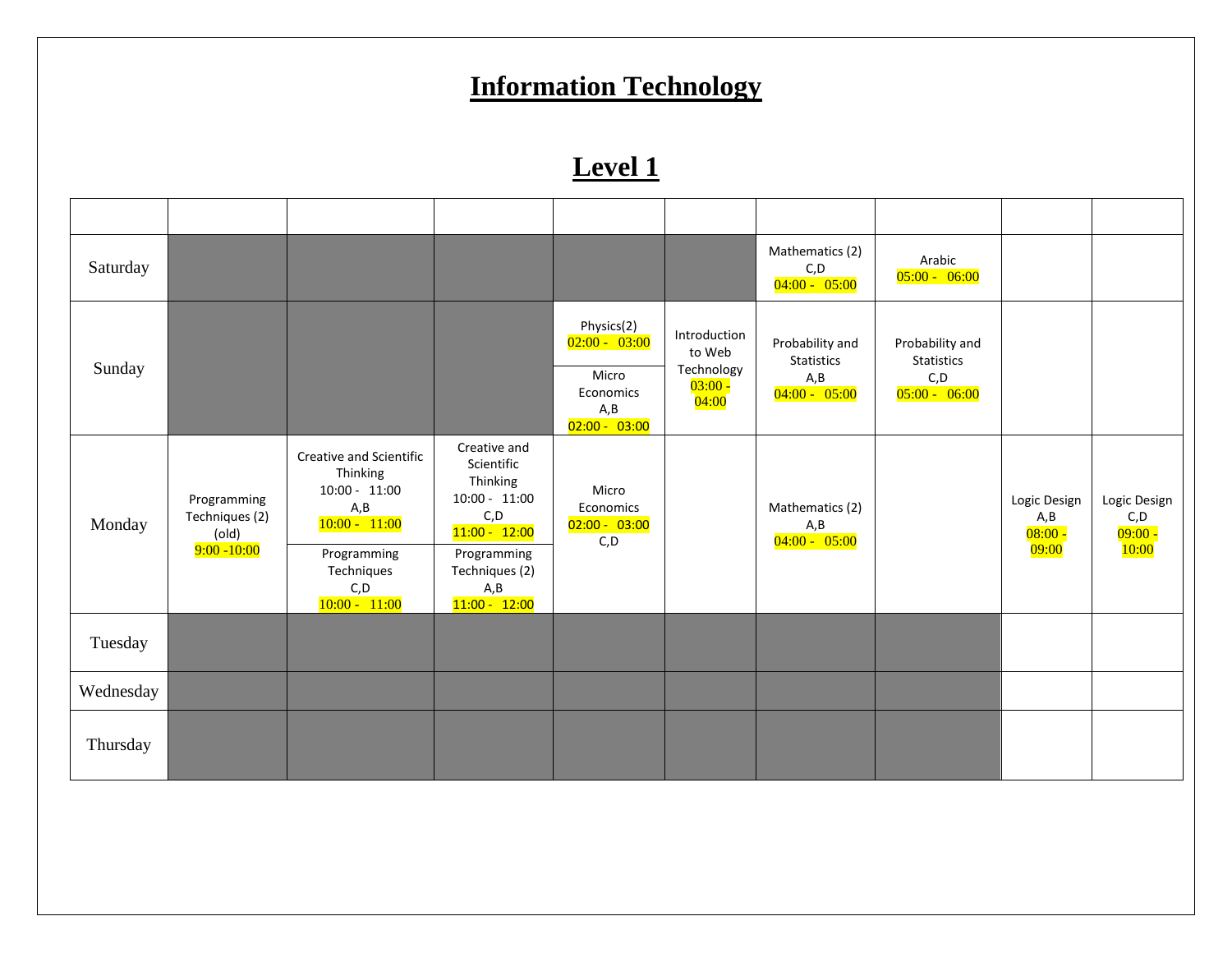## **Information Technology Office hours**

| Saturday  |                                                                                                         |                                                                                                            |                                                       |                                                |                                                            | Algorithms and<br>Data structure<br>$05:00 - 06:00$<br>A, B |  |  |
|-----------|---------------------------------------------------------------------------------------------------------|------------------------------------------------------------------------------------------------------------|-------------------------------------------------------|------------------------------------------------|------------------------------------------------------------|-------------------------------------------------------------|--|--|
| Sunday    | Information<br>Economy<br>$9:00 - 10:00$<br>C, D                                                        | Human Rights<br>and Ethics<br>$10:00 - 11:00$<br>C, D<br>Information<br>Economy<br>$10:00 - 11:00$<br>A, B | Human Rights<br>and Ethics<br>$11:00 - 12:00$<br>A, B |                                                |                                                            |                                                             |  |  |
| Monday    |                                                                                                         |                                                                                                            |                                                       |                                                |                                                            |                                                             |  |  |
| Tuesday   |                                                                                                         |                                                                                                            |                                                       | Numerical<br>Methods<br>$05:00 - 06:00$<br>A,B | Numerical<br>Methods<br>$06:00 - 07:00$<br>C, D            | Algorithms and<br>Data structure<br>05:00 - 06:00<br>C, D   |  |  |
| Wednesday | Software<br>Engineering (1)<br>A, B<br>$12:00 - 1:00$<br>Operating<br>Systems<br>C, D<br>$12:00 - 1:00$ | Software<br>Engineering (1)<br>C, D<br>$01:00 - 2:00$<br>Operating<br>Systems<br>A, B<br>$01:00 - 2:00$    |                                                       |                                                | Computer<br>Organization<br>(1)<br>$04:00 - 05:00$<br>A, B | Computer<br>Organization<br>(1)<br>$05:00 - 06:00$<br>C, D  |  |  |
| Thursday  |                                                                                                         |                                                                                                            |                                                       |                                                |                                                            |                                                             |  |  |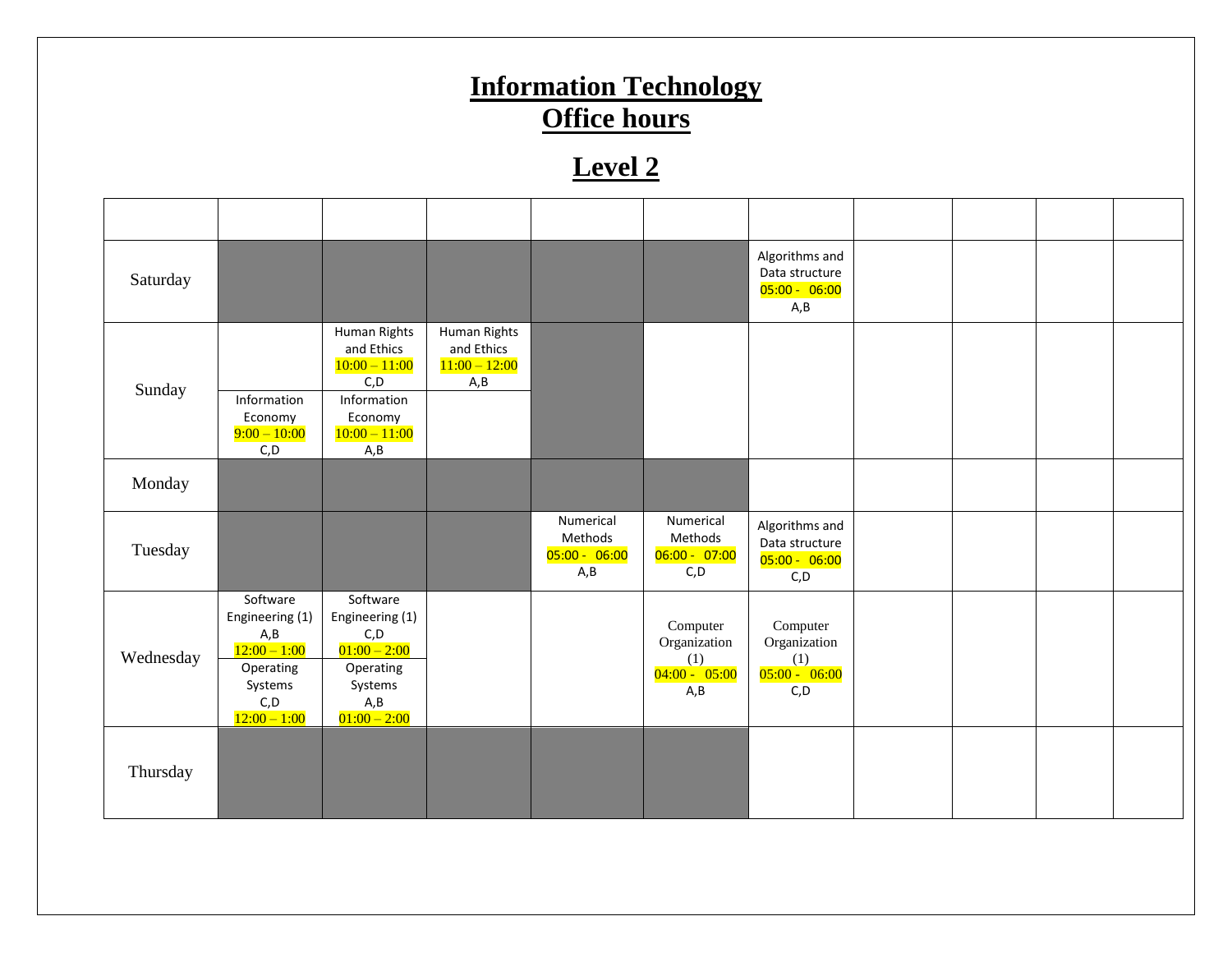# **Information Technology Office hours**

| Saturday  |                                      | Microprocessors and<br>Interfacing<br>$11:00 - 12:00$ |                                            | <b>Intelligent Databases</b><br>$05:00 - 06:00$ |                                          |
|-----------|--------------------------------------|-------------------------------------------------------|--------------------------------------------|-------------------------------------------------|------------------------------------------|
| Sunday    |                                      |                                                       |                                            |                                                 | Computer Networks (2)<br>$07:00 - 08:00$ |
| Monday    |                                      |                                                       |                                            |                                                 |                                          |
| Tuesday   | Web Engineering (1)<br>10:00 - 11:00 |                                                       | Language<br>Engineering<br>$04:00 - 05:00$ |                                                 |                                          |
| Wednesday |                                      |                                                       |                                            |                                                 |                                          |
| Thursday  |                                      |                                                       |                                            | <b>Information Ethics</b><br>$05:00 - 06:00$    |                                          |